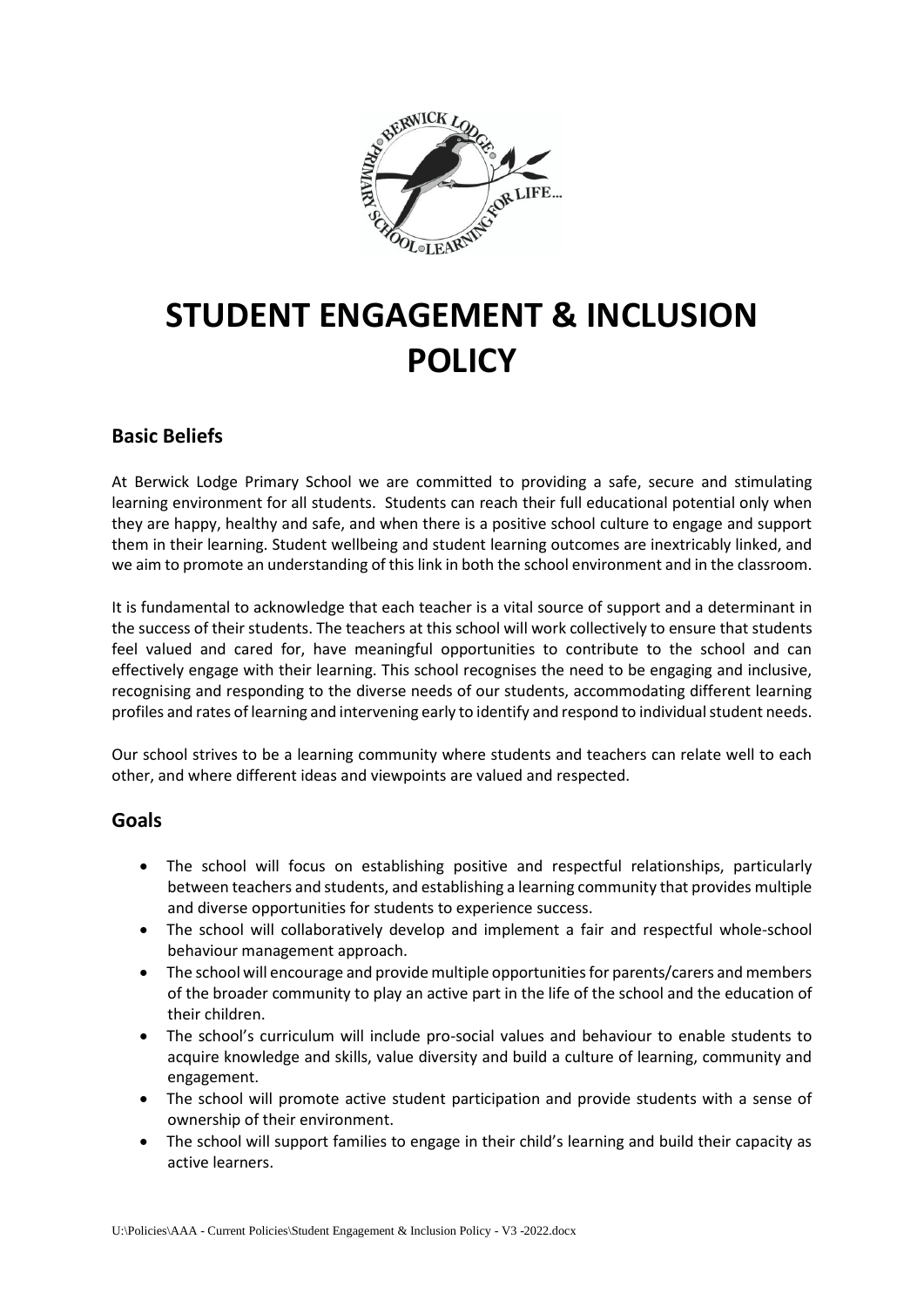- The school will establish social/emotional and educational support for vulnerable students and monitor and evaluate progress.
- The school will have processes in place to identify and respond to individual students who require additional assistance and support.
- The school will build strong links with the local community to gain access to an extended network of community members, professionals and educators who can provide expertise and experience that can build the capacity of our school and our teachers to respond to the needs of the students.

## **Guidelines**

#### **SCHOOL PROFILE STATEMENT**

Berwick Lodge Primary School, opened in 1990 in Berwick, a south-eastern residential suburb of Melbourne approximately 42 km from the central business district. In 2022 our current enrolment is approximately 588 with a significant number of these enrolments coming from outside our immediate neighbourhood area. We have 34.3 effective full time staff including specialists in Physical Education, Visual Arts, Performing Arts, Digital Technologies (STEM) and Mandarin.

Whilst the majority of our student population are predominately English speaking, there are an increased number of students that have a EAL background.

The school's Student Family Occupation index (SFO), a measure of family socio-economic status, is 0.4032

#### **WHOLE SCHOOL PREVENTION STATEMENT**

Berwick Lodge Primary School is a community where we work together to help everyone become better lifelong learners. We care about each other, value our differences and treat each other with respect. Our whole school student wellbeing program is based on a number of programs including the You Can Do It! Program, Respectful Relationships, Kids ROAR. We provide a child-centred, developmentally appropriate, learning environment that recognises, fosters and promotes the intellectual, social, emotional and physical development of each child. We understand that many children have unique wellbeing and learning needs and we are committed to addressing these needs.

The school aims to provide a positive, stimulating, secure, safe, happy and caring environment conducive to optimal learning, where mutual cooperation and respect is evident.

Our Student Wellbeing focus aims to empower individuals and teams to enable a sense of connectedness and purpose for life. We seek to help build self- confidence, self -esteem and resilience in order for our students to approach future life experiences, opportunities and challenges with selfassurance and energy.

We emphasise that the discipline of students must be based on principles of procedural fairness and must not permit corporal punishment.

We have clear Anti-Bullying Guidelines and support the DET strategy 'Safe Schools are Effective Schools'. This highlights that every student has the right to feel safe from bullying at school. Bullying is when someone, or a group of people, upset or create a risk to another person's health and safety either psychologically or physically - or their property, reputation or social acceptance on more than one occasion.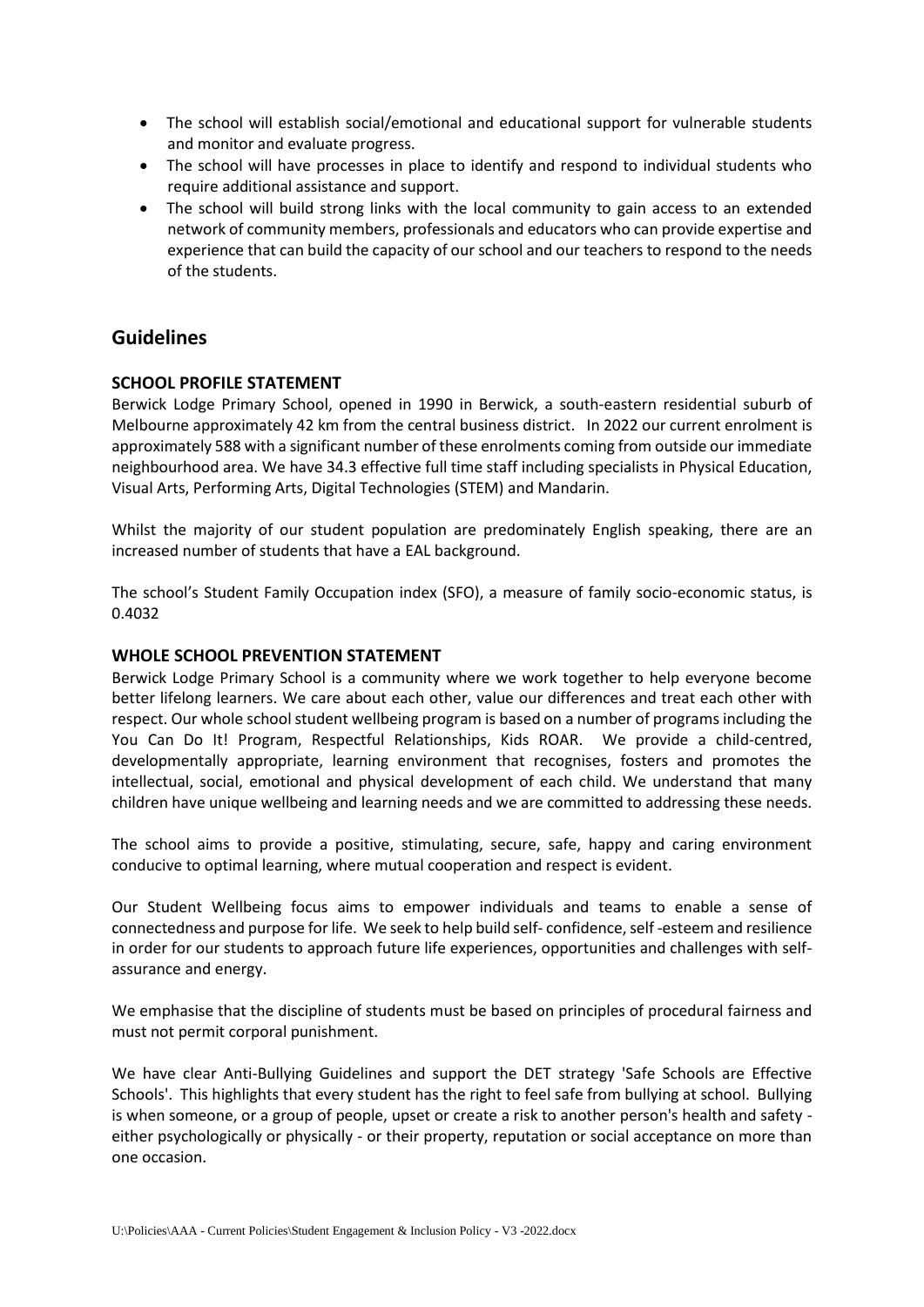Cyber bullying is bullying that is carried out through an internet service, such as email, chat room, discussion group or instant messaging. It can also include bullying through mobile phone technologies such as short messaging service (SMS). Examples of cyber bullying include teasing, spreading rumours online, sending unwanted messages or defamation.

All forms of bullying, whether it be physical, verbal or cyber are not tolerated at any level at Berwick Lodge Primary School.

#### **Primary Prevention**

Student Wellbeing Prevention provides a range of programs that specifically teach and foster:

- You Can Do It!
- Shared Community Values
- Social and Emotional Competencies
- Cooperative Learning Strategies and
- Alannah & Madeline Foundation Better Buddies

#### **Early Intervention**

We believe that a successful behaviour management approach is far more than a single program or product. It is an ongoing process involving every member of the school community.

Berwick Lodge's Student Code of Conduct highlights the values of the school community and the behaviours it expects will be demonstrated. It links very closely to our preventative approach through empowering children to recognize and accept responsibility for how they choose to behave.

Our focus is on expectations rather than rules, consequences rather than punishments and problem solving rather than conflict. Our dialogue with children is characterised by expressions such as getting along, cooperation and respect.

At the beginning of the year, each class will establish their class values and expectations of each other within the context of the Student Code of Conduct and Anti-Bullying Guidelines. While developing their class values, a class management plan will also be developed in which consequences will be discussed. There is a focus on identifying and acknowledging appropriate behaviour, rewarding it in a variety of ways including stickers, tickets, reward points and whole class rewards such as a special activity at the end of the term. The foundation of identifying and acknowledging appropriate behaviour is verbal praise and recognition. Awards are also given out at level and whole school assemblies which praise and acknowledge individual achievements and are a source of great pride and celebration.

While our focus is on promoting appropriate behaviour, consequences may be provided when children choose to behave in inappropriate ways. In most circumstances, this will usually involve the inappropriate behaviour being identified and the child given an opportunity to modify their behaviour. If a child chooses not to respond to this warning, further consequences will be imposed such as withdrawal to a quiet area within the classroom or into another nearby classroom. In more serious circumstances, a child will be required to participate in time out with the Assistant Principal or Yard Duty Teacher during half of lunchtime. Parents are advised when their child's behavior necessitates this time out.

Our approach to student management in the playground is similar to that in the classroom, with the same expectations and values being promoted. Teachers supervising in the playground acknowledge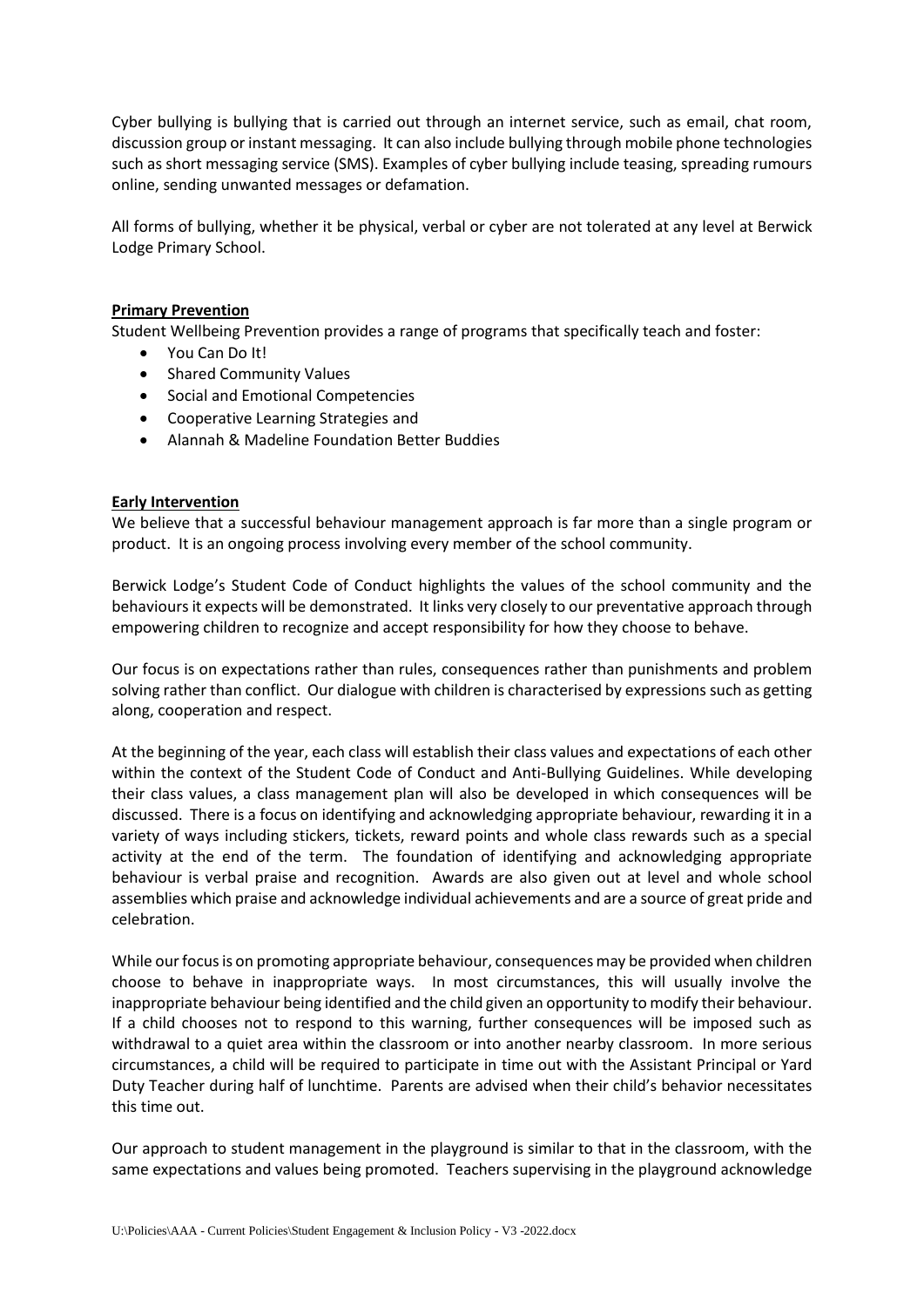appropriate behaviour. If a child chooses to behave inappropriately in the playground, then a similar process to the classroom will be followed. The inappropriate behaviour will be identified and the child given the opportunity to modify the behaviour. If the child chooses not to respond to this warning, the child may be required to walk with the supervising teacher for a period of time.

Student Management is most effective when parents, children and teachers work together to establish the values and expectations of the school community and appropriate behaviour in the classroom and the playground. In some circumstances, parents will be invited to join with their child's teacher to develop an Individual Learning Plan to assist their child develop appropriate behaviour patterns in the classroom or the playground. An Individual Learning Plan will identify the skills to be developed and will outline strategies to be used at school and, if appropriate, at home. We place great importance on this partnership and value the support of parents and children.

At Berwick Lodge, we have an active commitment to promoting children's personal wellbeing and feeling of safety and security as vital precursors to successful learning.

The school promotes the philosophy of prompt and timely arrival at school and regular school attendance, eg: 'Every Day Counts'. Going to school every day is important for a student's education. Absence from school means that learning opportunities are reduced and this can ultimately lead to poor student achievement. Where this happens, the impact may be felt long after the student has left school.

We have encouraged the parents to notify the school if their child is going to be absent. Teachers or office staff contact the parents if a child is absent for more than 2 days. The importance of regular attendance at school is regularly promoted in the school newsletter.

#### **RIGHTS AND RESPONSIBILITIES**

Every member of the school community has a right to fully participate in an educational environment that is safe, supportive and inclusive. Everyone deserves to be treated with respect and dignity.

| <b>Rights</b>                                                                                                                                                                      | <b>Responsibilities</b>                                                                                                                                                                                                                                                                                                       |
|------------------------------------------------------------------------------------------------------------------------------------------------------------------------------------|-------------------------------------------------------------------------------------------------------------------------------------------------------------------------------------------------------------------------------------------------------------------------------------------------------------------------------|
| All students have the<br>rights to a safe and<br>secure work and play<br>environment                                                                                               | We play safely in the yard<br>➤<br>We obey the school rules<br>➤<br>We care for the equipment and facilities we use<br>➤<br>We wear sun hats at the appropriate times<br>➤<br>We help other children in the yard, especially those who are<br>➤<br>unhappy or by themselves<br>We play cooperatively in groups and teams<br>➤ |
| It is mutually<br>advantageous if<br>students interact with<br>their peers, the staff<br>and the wider school<br>community in a<br>courteous, trustworthy<br>and respectful manner | We treat teachers, parents and other students with respect<br>➤<br>We are courteous and polite by using our manners<br>➤<br>We are friendly to all the visitors to the school<br>➤<br>We make sure everyone has a say<br>➤<br>We include others in our work and games<br>➤                                                    |
| All students have the<br>right to learn in an<br>atmosphere of order<br>and cooperation                                                                                            | ➤<br>We negotiate the class rules with the teachers<br>We work within the class rules and encourage all classmates to work<br>➤<br>within the class rules<br>We help others achieve their goals as well as ours<br>➤                                                                                                          |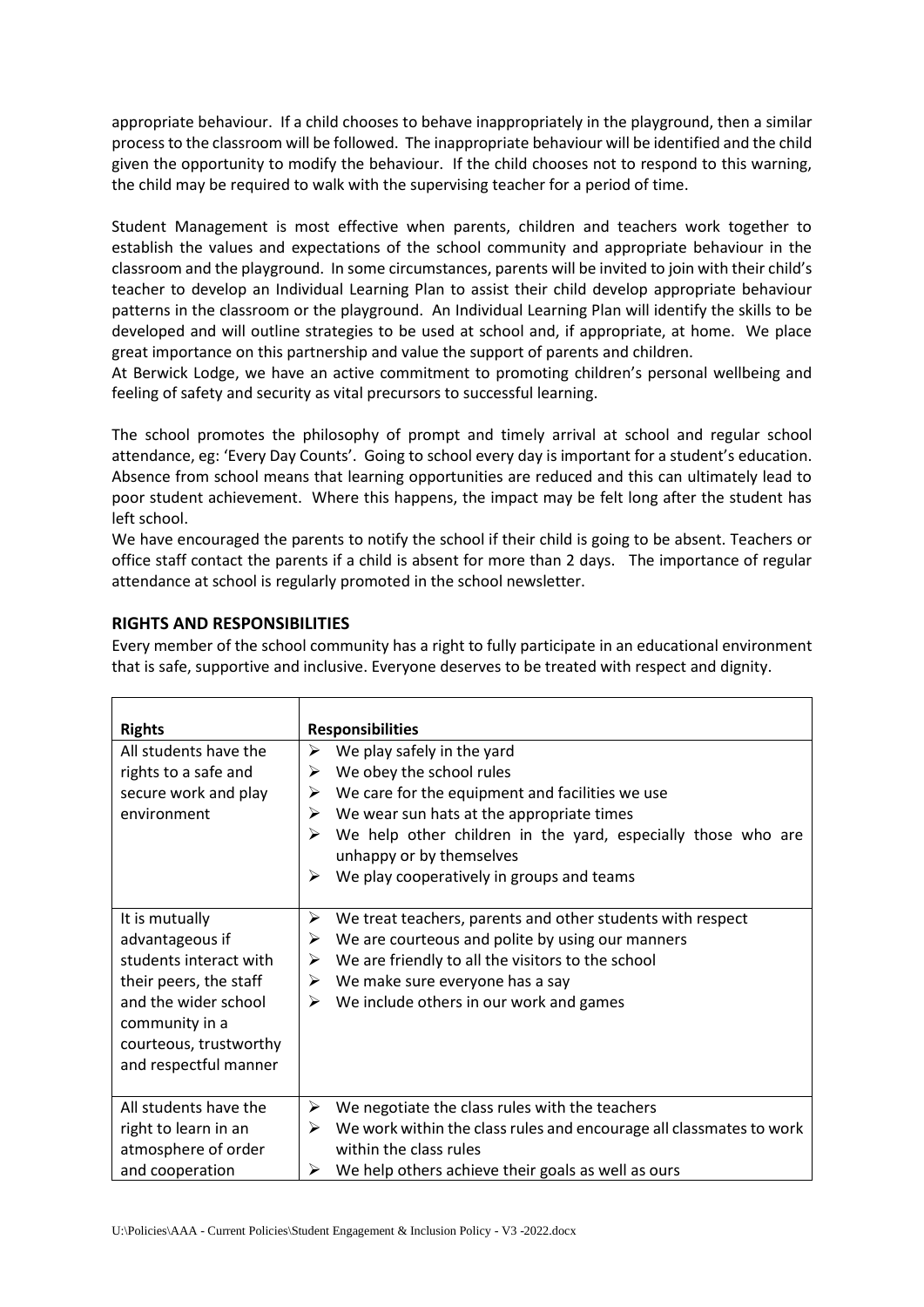|                        |   | We allow other people to work without interruption               |
|------------------------|---|------------------------------------------------------------------|
|                        |   | We listen to the ideas of others                                 |
|                        |   | We work cooperatively in groups and teams                        |
|                        |   | We give everybody a fair go                                      |
|                        |   |                                                                  |
| Students are           | ⋗ | We support the school's 'You Can Do It' program and the school's |
| empowered to assess    |   | values                                                           |
| their own behaviour    | ➤ | We are responsible for our own behaviour                         |
| and to develop         |   | We are good role models for other children                       |
| strategies to act in a | ➤ | We think for ourselves and encourage others to do the same       |
| responsible manner     |   | We are proud of our achievements and our school                  |
|                        |   |                                                                  |

#### **Students with Disabilities and Impairments**

All students, including students with a disability, should be treated with dignity and enjoy the benefits of education in a supportive environment, which values and encourages participation by all students, including the students with a disability.

Berwick Lodge has a small number of students enrolled under the PSD program with a larger number of students with special needs. All these students have access to an engaging, age-appropriate curriculum supported by an Individual Learning Plan, regular Student Support Group meetings, Paraprofessionals (Speech / Guidance Officer) passionate and caring Education Support Officers and highly skilled and understanding teachers.

#### **Bullying and Cyberbullying**

Berwick Lodge Primary School is working toward being an eSmart School. *eSmart* an initiative of the Alannah and Madeline Foundation, is a behaviour-change initiative designed to improve cybersafety and deal with cyberbullying and bullying. The curriculum will include anti-bullying messages and strategies in line with current DET materials eg: Radio Show Message, Class Blogs and Student based posters. Constructive strategies to deal with harassment will include: education in coping strategies; assertiveness training; problem solving and social skills; counselling and behaviour modification. These strategies will be employed in preference to punitive sanctions and negative consequences.

The Alannah and Madeline Foundation's 'Better Buddies' Framework is another initiative designed to create friendly and caring primary school communities where bullying is reduced. By participating in the Better Buddies program, children in their first and last year of attendance at Berwick Lodge Primary School buddy up and learn the values: *caring for others, friendliness, respect, valuing difference, including others and responsibility.* All children in the school learn these values through formal and informal activities, including their interactions with the mascot Buddy Bear, our giant, funloving and caring purple bear. Our Buddy program extends beyond these two year levels and includes all children in Years 1-5. In addition, our Year 6 students are allocated a staff buddy with whom they can develop a positive and engaging relationship.

Staff supervise the yard duty areas, interacting with students, looking for "hot spots" and diffusing situations when they arise. This approach and Berwick Lodge Primary School's commitment to the restorative practices process creates a supportive, responsive school community and reduces bullying opportunities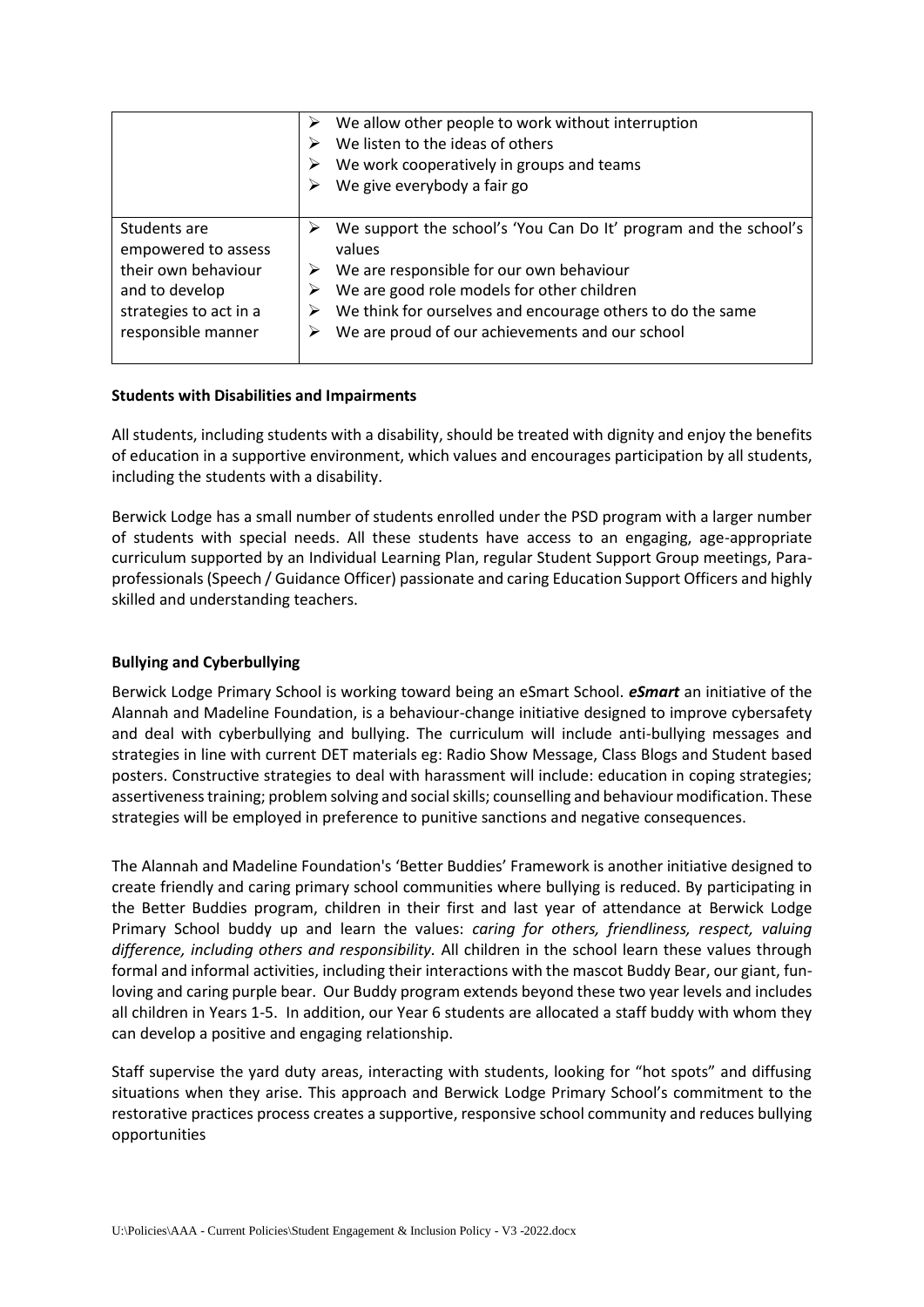#### **SHARED EXPECTATIONS**

Effective schools share high expectations for the whole-school community. Shared expectations are:

- jointly negotiated, owned and implemented by all members of the school community, including students
- clear and specific
- focused on positive and pro-social behaviours
- focused on prevention and early intervention
- supported by relevant procedures
- consistent, fair and reasonable
- linked to appropriate actions and consequences.

#### **Schools – Principals, Teachers and School Staff**

We have a responsibility to provide an educational environment that ensures that all students are valued and cared for, feel they are part of the school, and can engage effectively in their learning and experience success.

School expectations include:

- Promoting the School values of Excellence, Integrity, Respect, Co-operation and Empowerment
- Providing a safe and secure work and play environment;
- Treating one another in a courteous, trustworthy and respectful way
- Learning in an atmosphere of order and cooperation
- Accepting responsibility for personal behaviour and choosing to behave in a professional and appropriate manner.
- Inclusive teaching practices which acknowledge and celebrate the diversity of the wide range of cultural backgrounds, interests, talents and abilities of students and recognise, value and build on students' backgrounds and experiences
- Staff to model culturally inclusive behaviour, and manage any behaviour that appears racist, discriminatory, prejudiced or culturally biased.
- Acknowledgment of, respect for and the celebration of culturally significant events
- Providing accessible educational provision for all students
- Encouraging positive Parent/carer partnerships and liaison
- Encouraging community partnerships
- The provision of appropriate student services
- The development and provision of appropriate, relevant and challenging curriculum that gives students the opportunity to experience success in their learning.
- The adherence to the School Community of Code of Conduct
- The development of shared expectations of teachers, (Victorian Teaching Profession Code of Conduct)

*N.B. It is the responsibility of teachers to uphold the values and principles of the VIT Code of Conduct and Code of Ethics and Teachings Standards of Professional Practice. [\(www.vit.vic.edu.au\)](http://www.vit.vic.edu.au/)*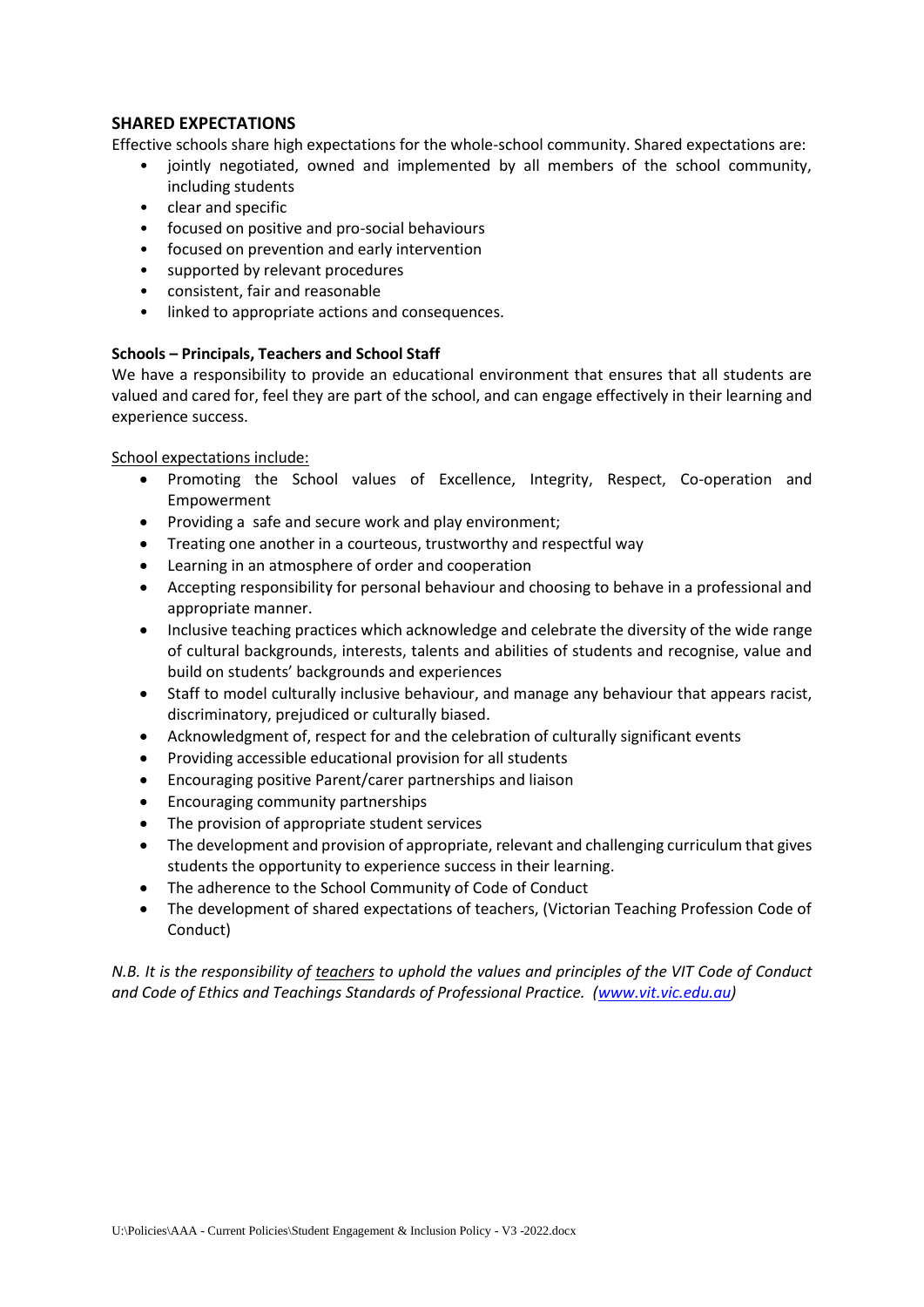#### **Students**

As students' progress through school we recognise that they need to be encouraged and supported to take greater responsibility for their own learning and participation as members of the whole school community. This involves developing as individual learners who increasingly manage their own learning and growth by setting goals and managing resources to achieve these goals.

Students should, with support, be expected by their parents/carers and their school to participate fully in the school's educational program and to attend regularly. Students should also be expected to display positive behaviours that demonstrate respect for themselves, their peers, their teachers and all other members of the school community.

Demonstration of respect for the rights of others, including the right to learn, will contribute to an engaging educational experience for themselves and other students. Students' engagement, attendance and behavioural expectations should be framed using positive language to support and encourage safe and inclusive behaviour.

Actively teaching students whole school engagement, attendance and behavioural expectations creates a highly predictable environment that allows students to understand what is expected of them and what they can expect from each other.

#### **Parents/carers**

Parents/carers can be expected to promote positive educational outcomes for their children by taking an active interest in their child's educational progress. Parental cooperation with the school, including regular and constructive communication with school staff regarding their child's learning and wellbeing, will actively support their child's engagement in the school environment. Parents/carers can also be expected to support the school in maintaining a safe and respectful learning environment for all students.

#### **SCHOOL ACTIONS AND CONSEQUENCES**

Student engagement, regular attendance and appropriate behaviours are encouraged through the implementation of whole-school strategies supported by targeted and individualised support when required. Actions and consequences are developed in consultation with and agreed on by representatives from the whole-school community, including students. This fosters a cohesive and consistent response to poor attendance and inappropriate behaviour.

These actions and consequences are incremental (a staged response) and are applied fairly and consistently. Applying fair and consistent discipline and attendance policies that are collectively agreed on and fairly enforced increases the likelihood that student connection to school is maintained. Equal emphasis is placed on issuing positive consequences for meeting high expectations as there is on negative consequences.

Actions and consequences have an educational role and aim to foster positive relationships and retain the dignity of the student. Actions and consequences that isolate a student from learning are avoided where possible.

Student engagement, regular attendance and positive behaviours are supported most effectively through relationship based whole-school and classroom practices, including:

- establishing predictable, fair and democratic classrooms and school environments
- ensuring student participation in the development of classroom and whole school expectations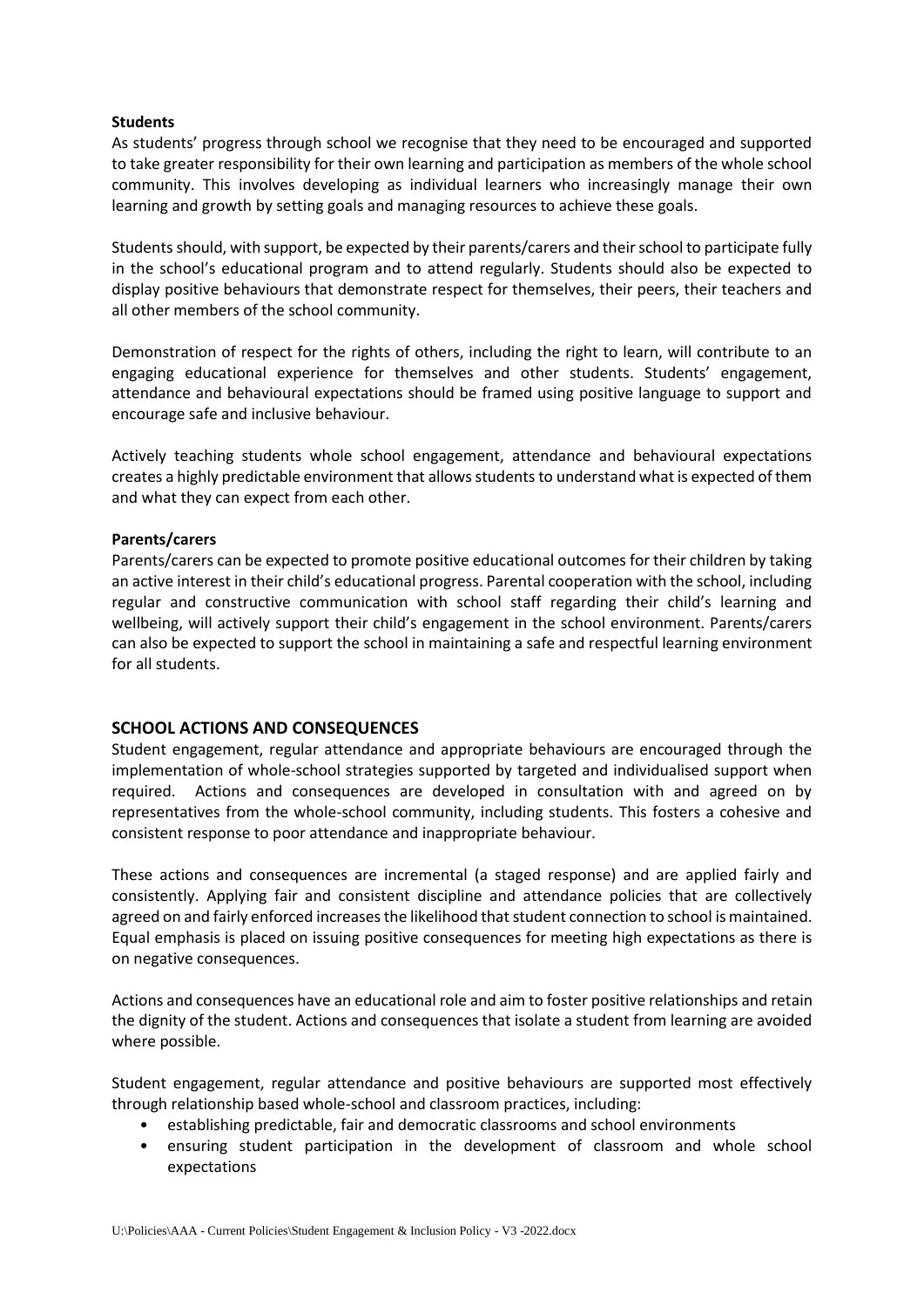- providing personalised learning programs
- consistently acknowledging all students
- empowering students by creating multiple opportunities enabling them to take responsibility and be involved in decision-making
- providing physical environments conducive to positive behaviours and effective engagement in learning
- implementing school-wide positive and educative behaviour support strategies.

Inappropriate behaviours, including irregular attendance, are responded to through a staged response that has a prevention and early intervention, data based focus, including:

- understanding the student
- ensuring a clear understanding of expectations by both students and teachers
- providing consistent school and classroom environments
- scaffolding the student's learning program.

Broader support strategies include:

- involving and supporting the parents/ carers
- involving the Assistant Principal/student wellbeing coordinator and possibly the school nurse
- tutoring/peer tutoring
- mentoring and/or counselling
- convening Student Support Group meetings the Student Support Group is an important component of the staged response for students facing difficulty with engagement, attendance or behaviour
- developing individualised flexible learning, behaviour or attendance plans
- providing broader educational programs
- involving community support agencies.

#### **Discipline Procedures – Suspension and Expulsion**

Students are better prepared for learning when they are healthy, safe and happy; therefore, student welfare is the responsibility of all staff working in a whole school context*.* Student learning cannot be separated from welfare.

At Berwick Lodge Primary School there is a focus on the dignity of the child with the building of relationships, a sense of belonging and connectedness to school, fostering student empowerment and building student resilience.

Student engagement and appropriate behaviours are encouraged through the implementation of whole school strategies supported by targeted and individualised support. Strategies and practices which reward and reinforce student achievement and positive behaviour are embedded across the school.

Our school policy recognises the four levels of activity described in the "Framework for Student Support Services" in Victorian Government Schools and will implement procedures to develop the resilient child through Primary Prevention, Early Intervention, Intervention and Postvention. The emphasis will be on primary prevention and early intervention as the most effective means of enhancing the resilience of young people.

Berwick Lodge Primary School acknowledges children who meet shared expectations through recognition and encouragement as listed under Consequences. When students do not meet our shared expectations, a staged response is implemented as described under Consequences below.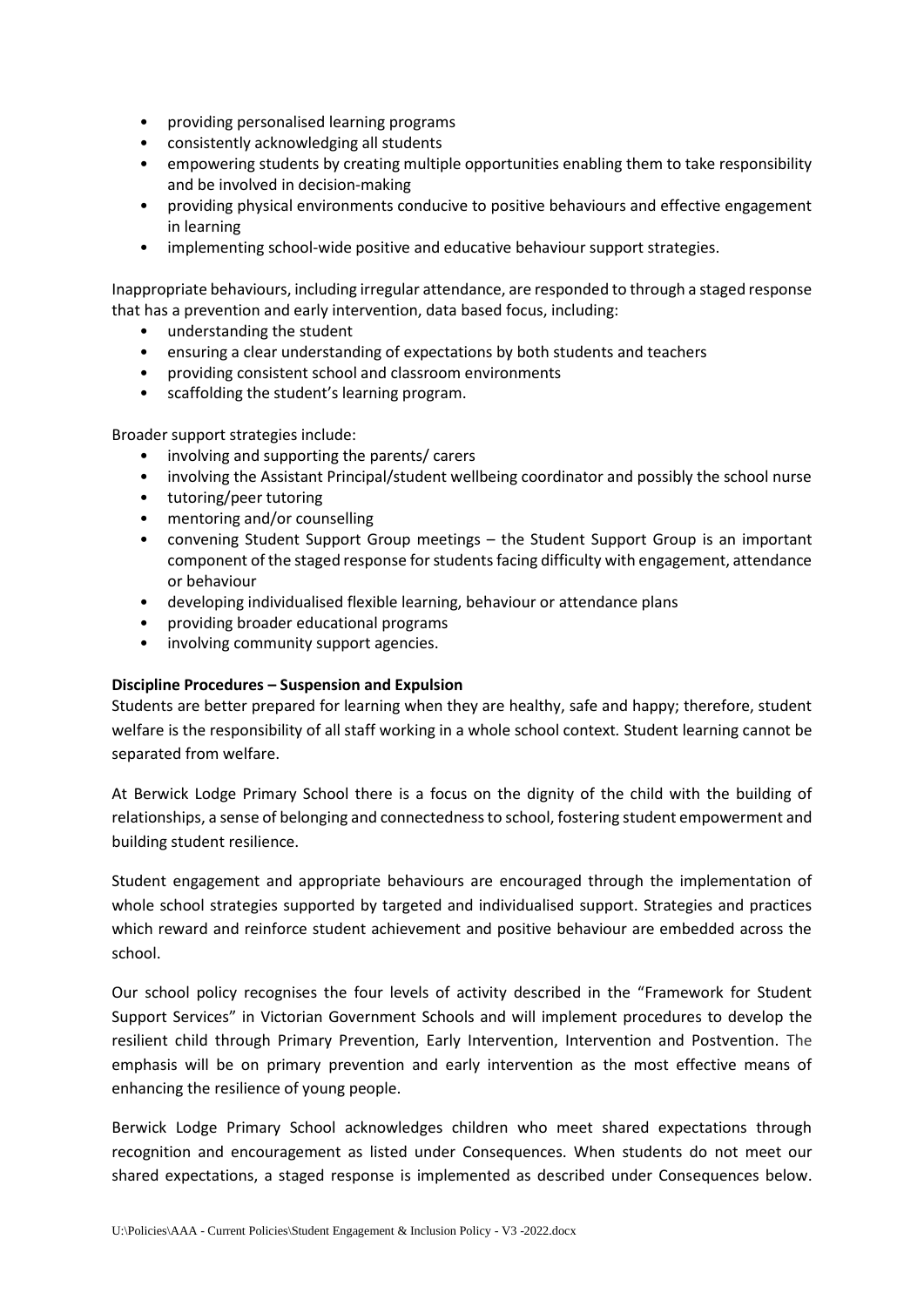Corporal punishment is not permitted. The Berwick Lodge Primary School approach is used to address student behaviour to:

- Re-establish significant relationships
- Ensure consequences for misbehaviour are relevant and meaningful
- Foster and develop individual responsibility and empathy
- Students are encouraged to accept responsibility for their actions, and to participate fully and positively in their educational experience.

#### **Consequences for Appropriate Behaviour**

- Student of the Week award
- Celebration assemblies
- Recognition through newsletter
- Leadership opportunities
- Local newspaper coverage
- Classroom merit awards
- Verbal praise
- Stickers
- House Points

#### **Consequences for Inappropriate Behaviour**

A student should only be excluded from school in situations where all other measures have been implemented without success or where an immediate suspension is the only appropriate course of action in response to the student's behaviour or where the wellbeing or safety of another student or staff member is at risk.

Inappropriate behaviours, including irregular attendance, will be responded to through a staged response that has a prevention and early intervention, data based focus:

- Talking to the student and referring them to the shared expectations
- Discussing appropriate behaviours in the classroom through Circle Time or class meeting
- Monitoring and keeping anecdotal records of misbehaviour
- Contact with parents
- Implement restorative practices
- Developing individualised flexible learning, behaviour or attendance plans
- Action to make it right agreed to (may include community service)
- Counselling; referral to social worker; psychologist
- Withdrawal of privileges
- Withdraw student temporarily from class
- Formal in-school suspension
- Hold Student Support group meetings
- Referral to community agencies ChildFirst; CAMHS
- Negotiate alternative pathways or settings for the student; or as a matter of last resort, suspension or expulsion as per Ministerial Order 1125 Guidelines and Considerations
- *Corporal Punishment is not permitted.*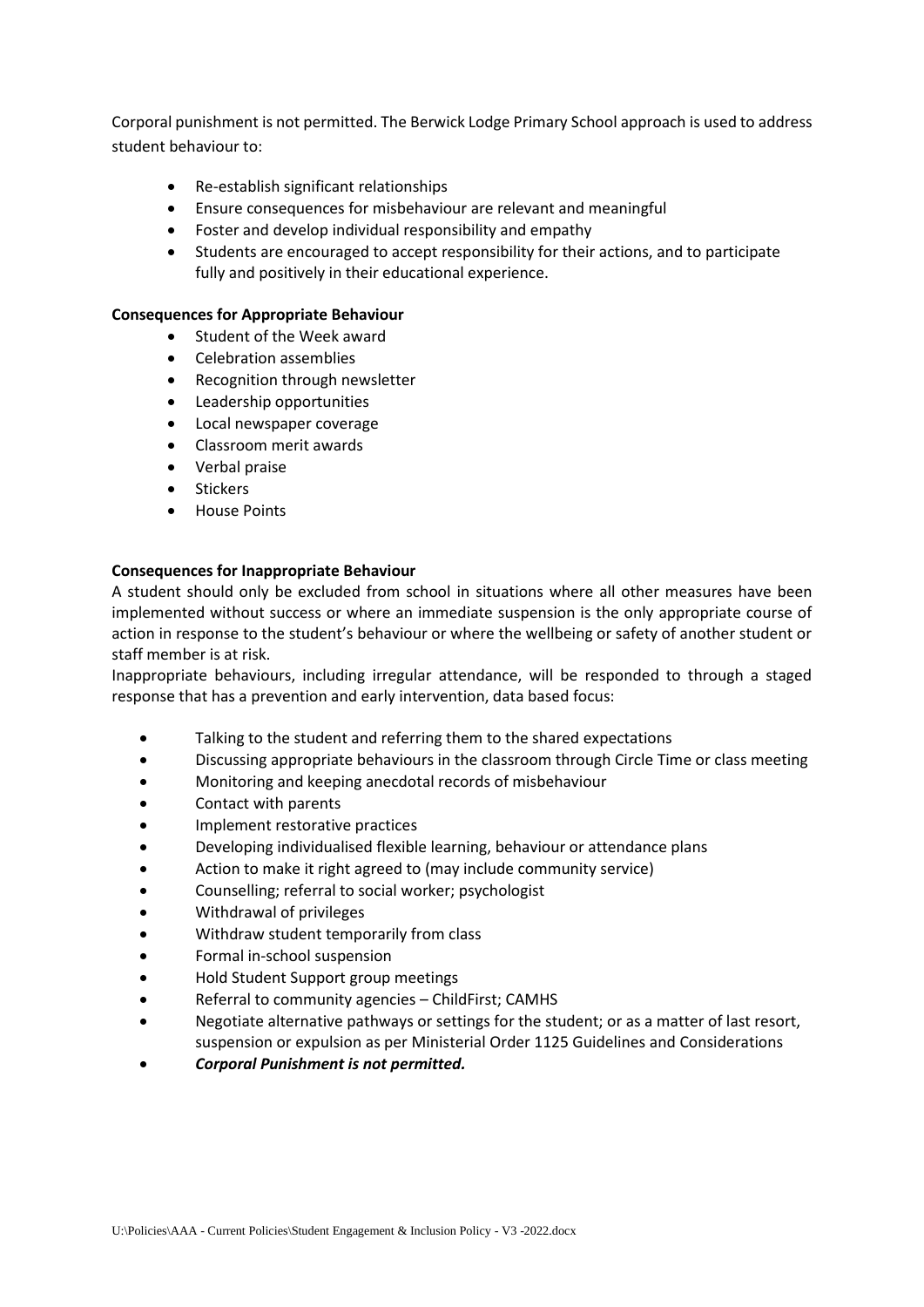#### **Attendance**

Student attendance is the responsibility of everyone in the community. At Berwick Lodge Primary School we monitor, communicate and implement strategies to improve regular school attendance through:

- **Articulating high expectations to all members of the school community**
	- $\circ$  Clear written and verbal statements made regularly to parents/carers and students about school and community attendance expectations. Promotion of awareness that absence results in quantifiable lost learning time and opportunities – using It's Not Okay To Be Away materials
	- o Whole-school modelling of punctuality
- **Adopting consistent, rigorous procedures to monitor and record student absence**
	- o Parents and/or carers are notified as soon as practicable on the day of an unexplained student absence via SMS or email
	- $\circ$  If no reply is received, the student absences is further followed up promptly and consistently
- **Providing early identification of and supportive intervention for students at risk of nonattendance**
	- o Individual Student Learning Plans, including attendance and punctuality goals
	- $\circ$  Formal procedures for supporting the learning of a student absent for an extended period
	- o Understanding of the causal factors of absence, and the need for targeted interventions
	- o Positive and flexible support and follow-up with students on their return to school, including the use of Return to School Plans and modification of learning outcomes where required
	- o Referring of individual students and parents/carers to community agencies for additional support
- **Creating safe, supportive learning environments where all students experience success through active participation and engagement in purposeful learning**
	- $\circ$  Implementation of effective and supportive transition programs, including student transitions between different learning areas and levels within the school
	- o Class and home group structures and environments that enable opportunities for increased connectedness to individual teachers and peers
	- o Structures and activities encouraging parents/carers' involvement in the life of the school
	- $\circ$  Collaborative and cooperative programs with other schools, community groups and agencies.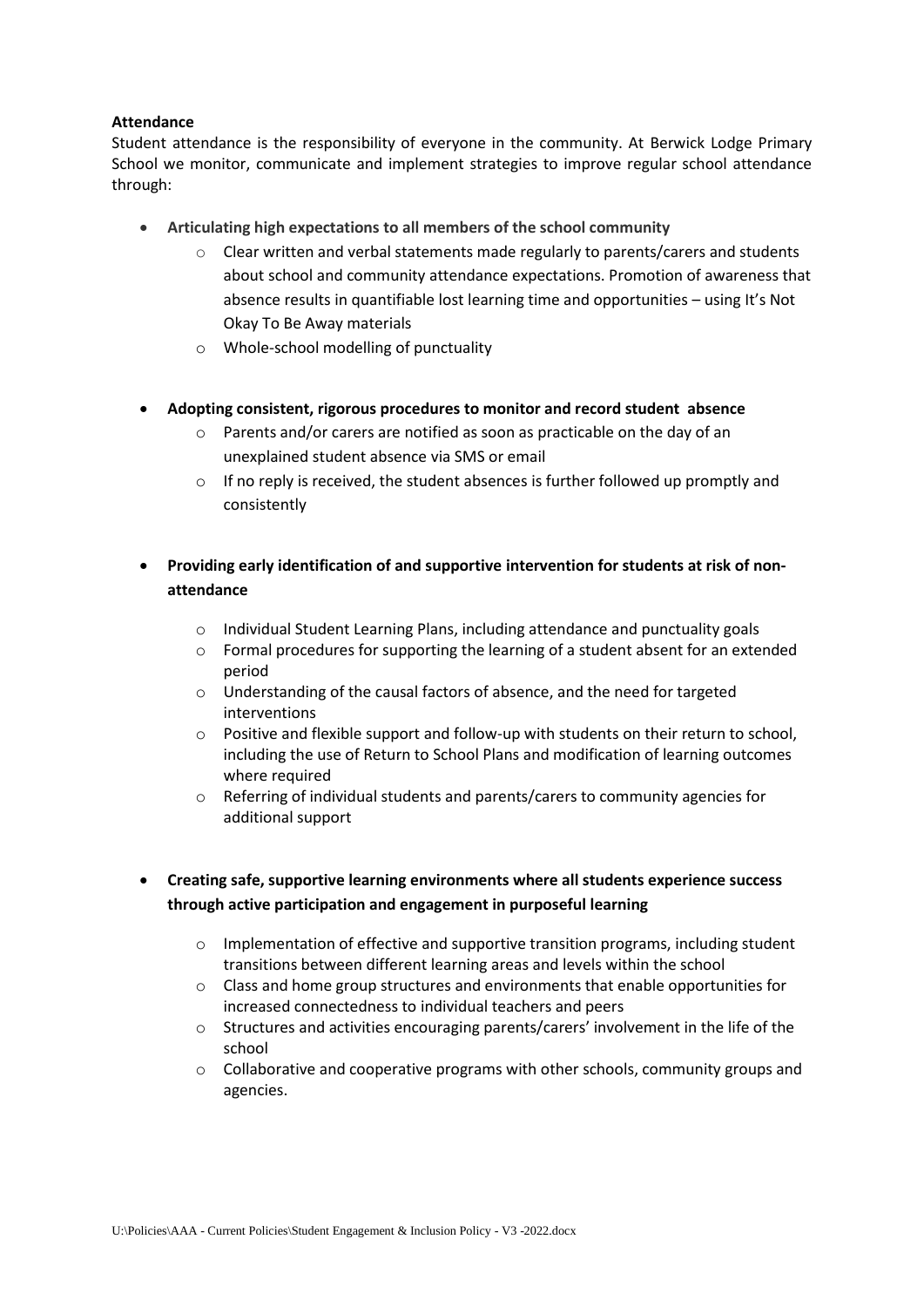# **Links and Appendices**

- Anti-Bullying Guidleines
- Student Code of Conduct Booklet Prep to Grade 6
- Sunsmart Policy
- Anaphylaxis Policy
- Internet User's Agreement
- Digital Techonologies Policy
- Internet Policy
- First Aid Policy
- Head Lice Policy
- Onsite Supervision Policy

## **References**

| School<br>Accountability<br>and<br><b>Improvement Framework</b> | http://www.education.vic.gov.au/management/scho<br>olimprovement/accountability/default.htm                                                                                                                                                                         |
|-----------------------------------------------------------------|---------------------------------------------------------------------------------------------------------------------------------------------------------------------------------------------------------------------------------------------------------------------|
| <b>Disability Standards for Education</b>                       | http://www.education.vic.gov.au/healthwellbeing/we<br>Ilbeing/disability/handbook/legislation.htm<br>http://www.officefordisability.vic.gov.au/bar_none_ki<br>t for schools.htm                                                                                     |
| Safe Schools                                                    | http://www.education.vic.gov.au/healthwellbeing/saf<br>ety/bullying/default.htm<br>http://www.education.vic.gov.au/healthwellbeing/saf<br>ety/bullying/cyber/default.htm<br>http://www.education.vic.gov.au/management/elear<br>ningsupportservices/www/default.htm |
| <b>Charter of Human Rights</b>                                  | http://www.education.vic.gov.au/studentlearning/pr<br>ograms/multicultural/tchhrcharter.htm<br>http://www.austlii.edu.au/au/legis/vic/consol act/co                                                                                                                 |